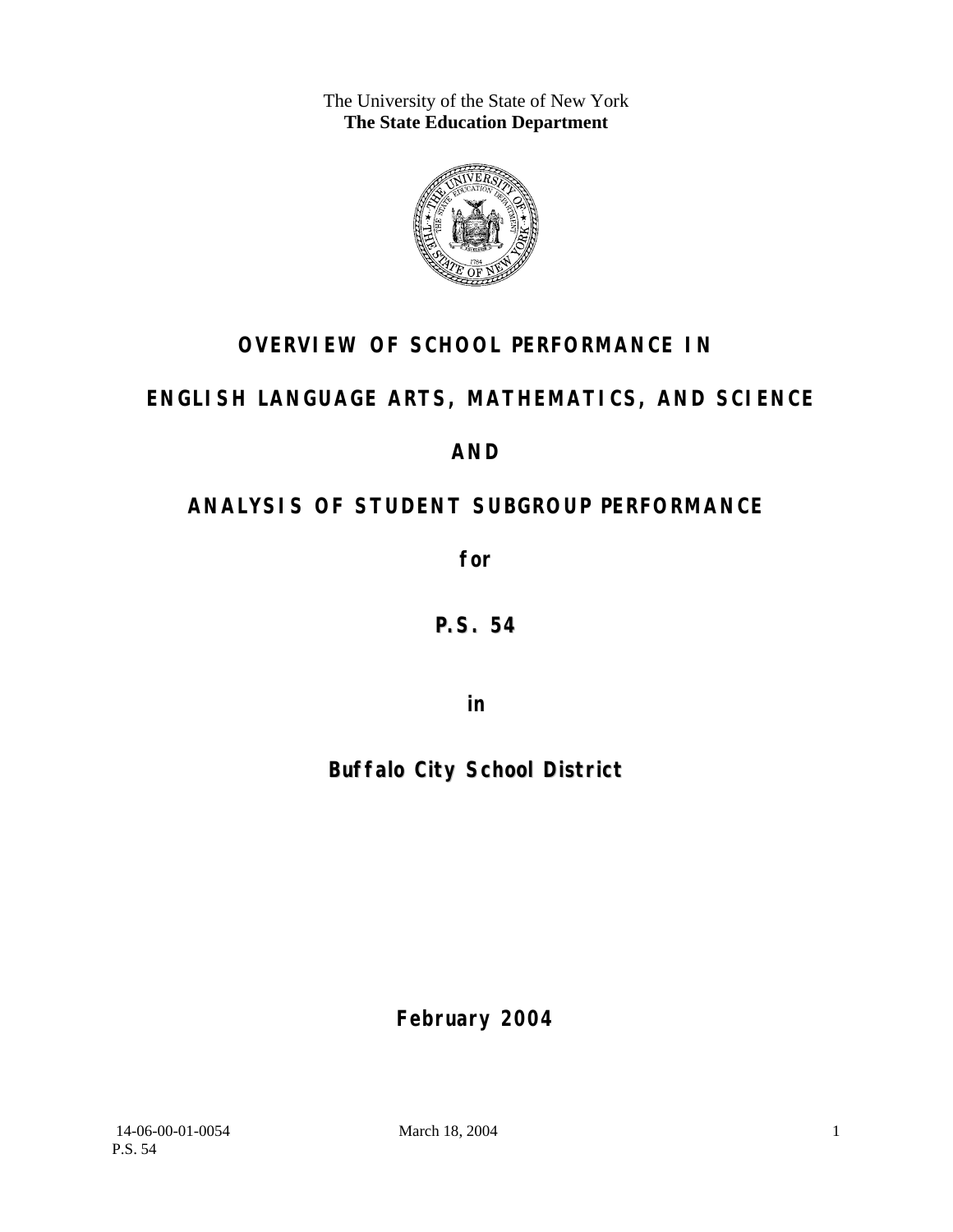## **THE UNIVERSITY OF THE STATE OF NEW YORK**

## **Regents of The University**

| Tonawanda             |
|-----------------------|
| <b>Hollis</b>         |
| Staten Island         |
| New Rochelle          |
| Peru                  |
| Huntington            |
| <b>North Syracuse</b> |
| New York              |
| <b>Belle Harbor</b>   |
| <b>Buffalo</b>        |
| Hartsdale             |
| Albany                |
| <b>Bronx</b>          |
| New York              |
| <b>Binghamton</b>     |
| Rochester             |

#### **President of The University and Commissioner of Education**

RICHARD P. MILLS

**Deputy Commissioner for Elementary, Middle, Secondary and Continuing Education**  JAMES A. KADAMUS

## **Coordinator, School Operations and Management Services**

CHARLES SZUBERLA

#### **Coordinator, Information and Reporting Services**

MARTHA P. MUSSER

The State Education Department does not discriminate on the basis of age, color, religion, creed, disability, marital status, veteran status, national origin, race, gender, genetic predisposition or carrier status, or sexual orientation in its educational programs, services and activities. Portions of this publication can be made available in a variety of formats, including braille, large print or audio tape, upon request. Inquiries concerning this policy of nondiscrimination should be directed to the Department's Office for Diversity, Ethics, and Access, Room 530, Education Building, Albany, NY 12234. **Requests for additional copies of this publication may be made by contacting the Publications Sales Desk, Room 309, Education Building, Albany, NY 12234.** 

Please address all correspondence about this report that is not related to data corrections to:

*School Report Card Coordinator Information and Reporting Services Team New York State Education Department Room 863 EBA 89 Washington Avenue Albany, NY 12234*  E-mail: *RPTCARD@mail.nysed.gov*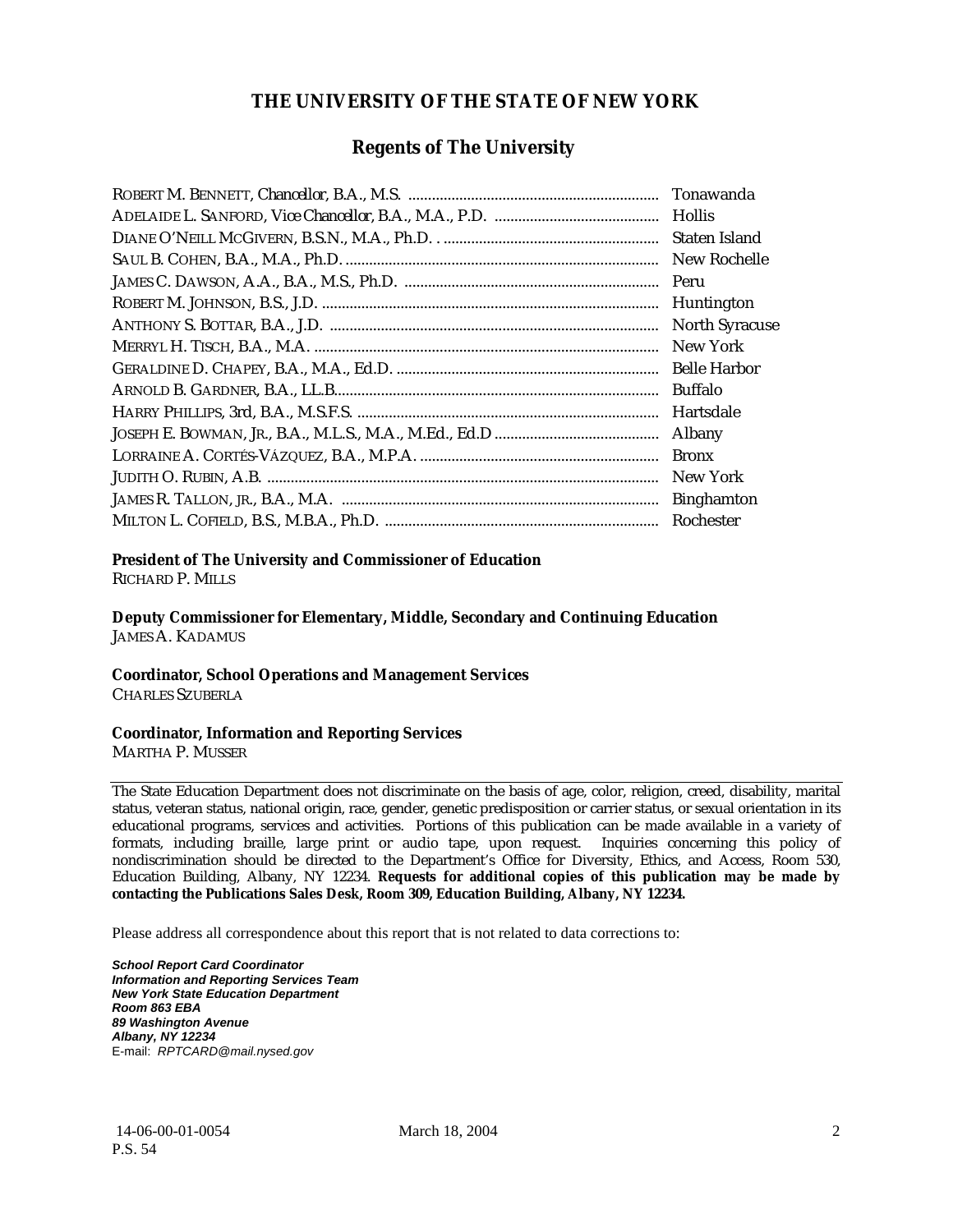The *New York State School Report Card* is an important part of the Board of Regents effort to raise learning standards for all students. It provides information to the public on student performance and other measures of school and district performance. Knowledge gained from the school report card on a school's strengths and weaknesses can be used to improve instruction and services to students.

The *New York State School Report Card* consists of three parts: the *Overview of School Performance in English Language Arts, Mathematics, and Science and Analysis of Student Subgroup Performance,* the *Comprehensive Information Report,* and the *School Accountability Report*. The *Overview and Analysis* presents performance data on measures required by the federal No Child Left Behind Act: English, mathematics, science, and graduation rate. Performance data on other State assessments can be found in the *Comprehensive Information Report*. The *School Accountability Report* provides information as to whether a school is making adequate progress toward enabling all students to achieve proficiency in English and mathematics.

State assessments are designed to help ensure that all students reach high learning standards. They show whether students are getting the foundation knowledge they need to succeed at the elementary, middle, and commencement levels and beyond. The State requires that students who are not making appropriate progress toward the standards receive academic intervention services.

In the *Overview*, performance on the elementary- and middle-level assessments in English language arts and mathematics and on the middle-level science test is reported in terms of mean scores and the percentage of students scoring at each of the four levels. These levels indicate performance on the standards from seriously deficient to advanced proficiency. Performance on the elementary-level science test is reported in terms of mean scores and the percentage of students making appropriate progress. Regents examination scores are reported in four score ranges. Scores of 65 to 100 are passing; scores of 55 to 64 earn credit toward a local diploma (with the approval of the local board of education). Though each elementary- and middle-level assessment is administered to students in a specific grade, secondary-level assessments are taken by students when they complete the coursework for the core curriculum. Therefore, the performance of students at the secondary level is measured for a student cohort rather than a group of students at a particular grade level. Students are grouped in cohorts according to the year in which they first entered grade 9.

The assessment data in the *Overview and Analysis* are for all tested students in the school, including general-education students and students with disabilities. In the *Overview*, each school's performance is compared with that of schools similar in grade level, district resources, and student needs as indicated by income and limited English proficiency (LEP) status. Each district's performance is compared with that of all public schools statewide. In the *Analysis*, performance is disaggregated by race/ethnicity, disability status, gender, LEP status, income level, and migrant status.

Explanations of terms referred to or symbols used in this part of the school report card may be found in the glossary on the last page. Further information on the school report card may be found in the guide, *Understanding Your School Report Card: February 2004*, available on the Information and Reporting Services Web site at www.emsc.nysed.gov/irts.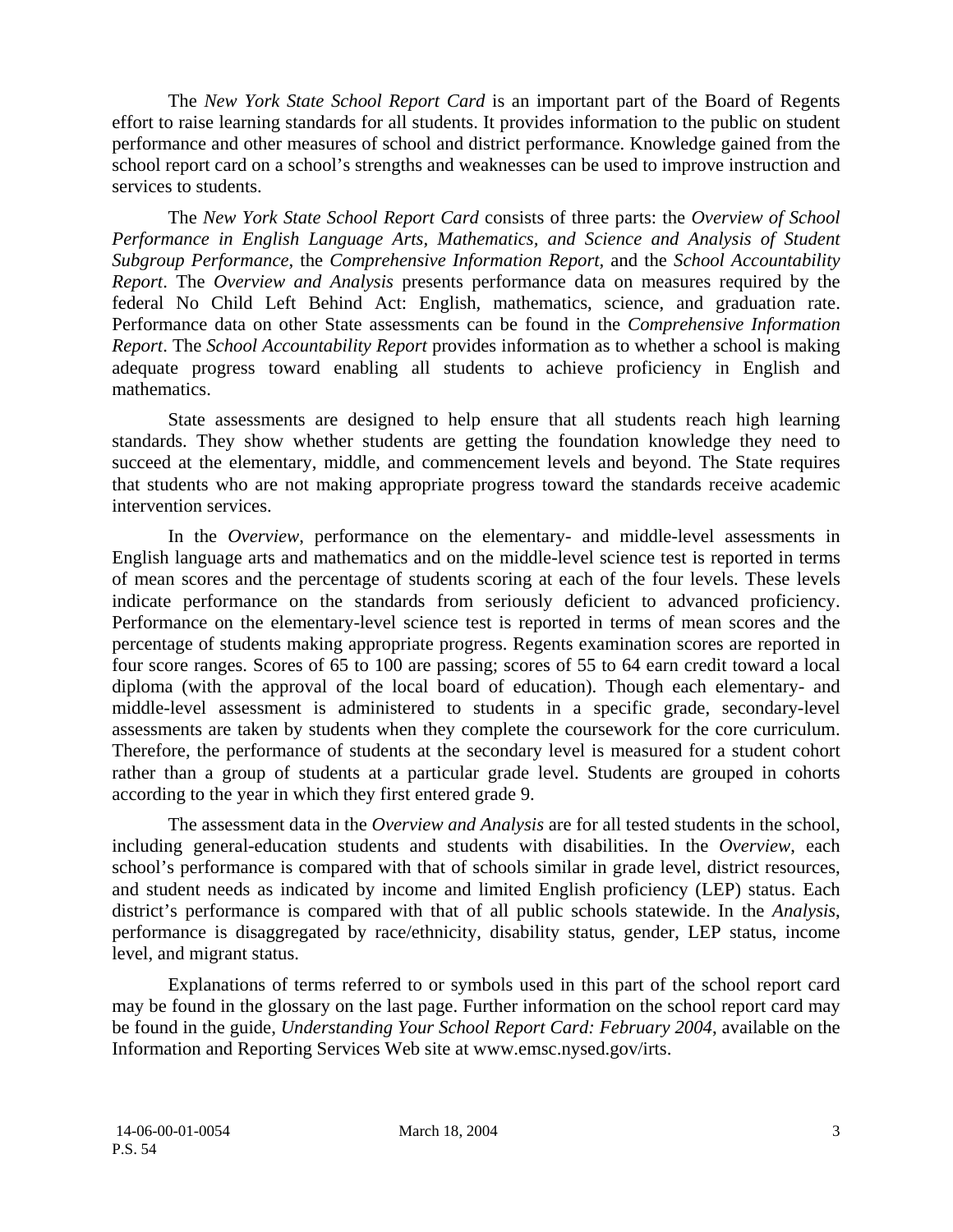# **Overview of School Performance in English Language Arts, Mathematics, and Science**

# **School Profile**

| Principal:<br>Elizabeth Martina |             | (716)838-7400<br>Phone:   |
|---------------------------------|-------------|---------------------------|
| <b>Organization</b>             | Grade Range | <b>Student Enrollment</b> |
| $2002 - 03$                     | $PK-3$      | 435                       |

| 2001–02 School District-wide Total Expenditure per Pupil | \$12,201 |
|----------------------------------------------------------|----------|
|----------------------------------------------------------|----------|

| <b>Similar</b><br><b>Schools</b> | This school is in Similar Schools Group 4. All schools in this group are elementary level schools in large cities<br>other than New York City. The schools in this group are in the lower range of student needs for elementary level<br>schools in these districts. |
|----------------------------------|----------------------------------------------------------------------------------------------------------------------------------------------------------------------------------------------------------------------------------------------------------------------|
| Group                            |                                                                                                                                                                                                                                                                      |

## **2002–03 Percentage of Core Classes Taught by Highly Qualified Teachers\***

| <b>Number of Core</b><br><b>Classes</b> | <b>Percent Taught</b><br>by Highly<br>Qualified<br><b>Teachers</b> |
|-----------------------------------------|--------------------------------------------------------------------|
|                                         |                                                                    |
| 20                                      | 90%                                                                |
|                                         |                                                                    |

\*For the 2002-03 school year, SED is reporting that teachers of core classes are highly qualified if they are certified to teach those classes. However, No Child Left Behind (NCLB) imposes requirements beyond certification for some teachers to be considered highly qualified. In future years, when New York State uses the NCLB criteria for reporting, certified teachers must fulfill all NCLB requirements to be counted as highly qualified.

### **2002–03 Percentage of Teachers with No Valid Teaching Certificate\***

| Number of<br><b>Teachers</b> | <b>Percent with No</b><br><b>Valid Teaching</b><br><b>Certificate</b> |
|------------------------------|-----------------------------------------------------------------------|
| 32                           | 9%                                                                    |

\*This count includes teachers with temporary licenses who do not have a valid permanent, provisional, or transitional teaching certificate.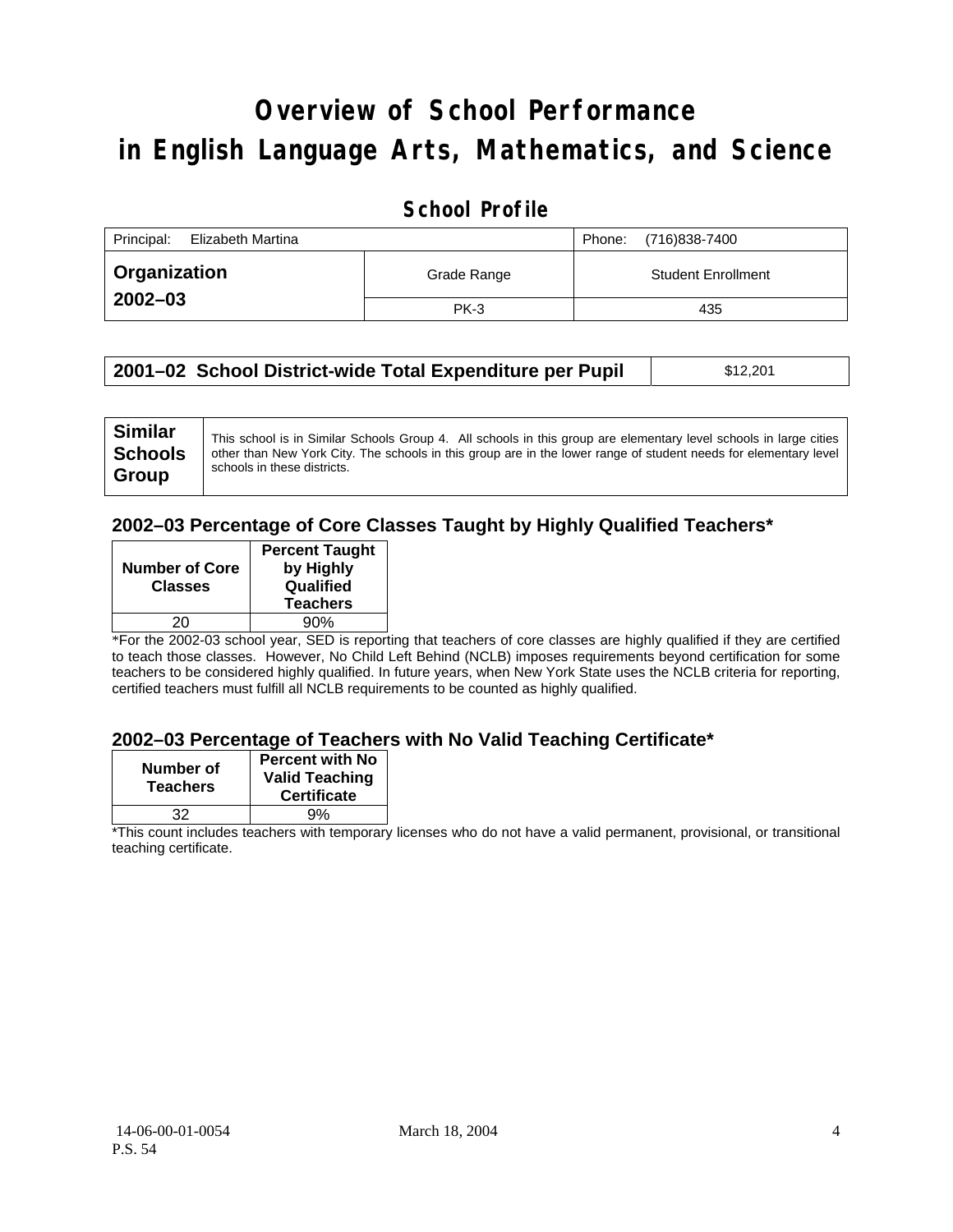# **Analysis of Student Subgroup Performance**

Historically, on State assessments the average performance of Black, Hispanic, and Native American students has been lower than that of White and Asian students. Similarly, students from lowincome families have not performed as well as those from higher income families. A high priority of the Board of Regents is to eliminate these gaps in student performance. In addition, Title I of the federal Elementary and Secondary Education Act includes explicit requirements "to ensure that students served by Title I are given the same opportunity to achieve to high standards and are held to the same high expectations as all students in each State."

This section of the school report card provides performance data for two years by racial/ethnic group, disability status, gender, English proficiency status, income level, and migrant status. The purpose of the student subgroup analyses is to determine if students who perform below the standards in any school tend to fall into particular groups, such as minority students, limited English proficient students, or economically disadvantaged students. If these analyses provide evidence that students in one of the groups achieve at a lower level than other students, the school and community should examine the reasons for this lower performance and make necessary changes in curriculum, instruction, and student support services to remedy these performance gaps. If your school did not report data for the 2002-03 school year for a subject and grade, a table showing data for subgroups in that subject and grade will not be included in the *Analysis*.